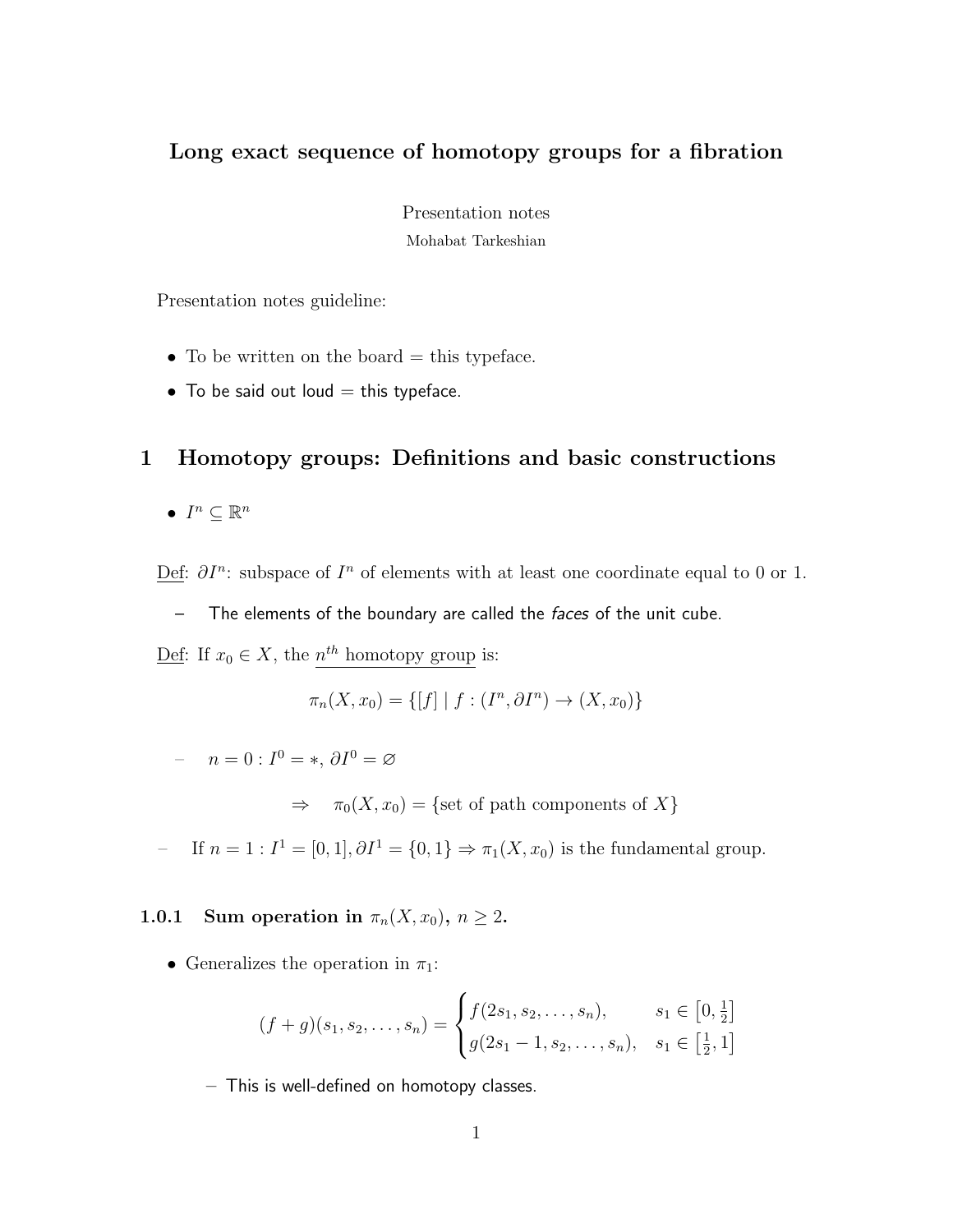- Since only the first coordinate is involved in the sum operation, the same arguments as for  $\pi_1$  show that  $\pi_n(X, x_0)$  is a group.
	- $*$  Identity: the constant map  $I^n \mapsto x_0$
	- \* Inverses:  $-f(s_1, s_2, \ldots, s_n) = f(1 s_1, s_2, \ldots, s_n).$
- $\pi_n(X, x_0)$  is abelian for all  $n \geq 2$ .

By the definition of the operation, it suffices to show commutativity of the operation by restricting focus to just the first two coordinates  $s_1$  and  $s_2$ , and fixing all others.

$$
f + g \simeq g + f \qquad \text{via:}
$$

$$
f \mid g \mid \simeq \boxed{f \mid g} \simeq \boxed{\frac{f}{g}} \simeq \boxed{g \mid f} \simeq \boxed{g \mid f}
$$

- (1) Shrink the domains of  $f$  and  $g$  to smaller subcubes (where the region outside the subcubes are mapped to the basepoint).
- (2) Slide the subcubes around anywhere in  $I<sup>n</sup>$  as long as they stay disjoint (can be done for  $n \geq 2$  since both coordinates can be shifted).
- (3) Enlarge the domains to original size.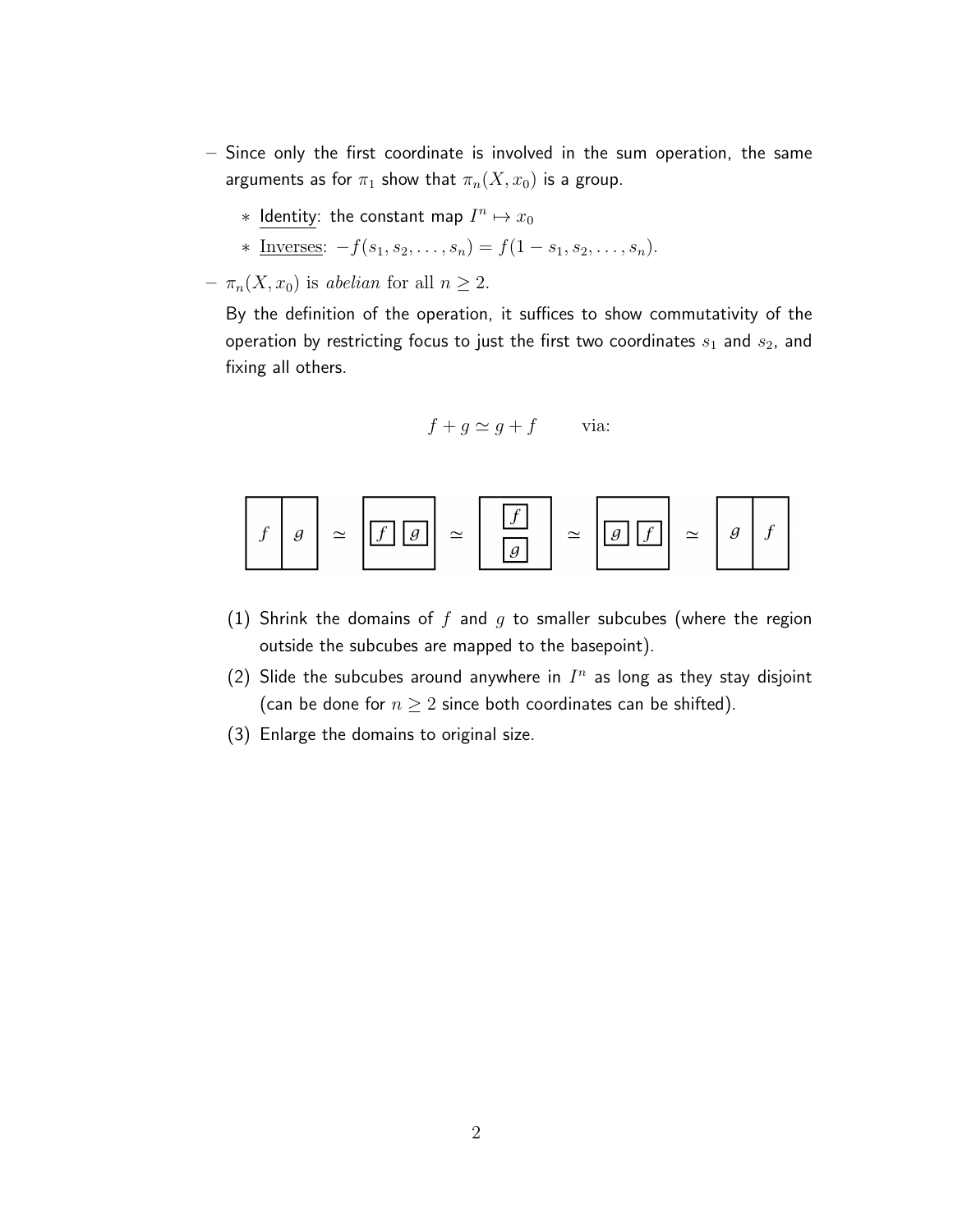#### 1.1 Relative homotopy groups

- Let  $A \subseteq X$ ,  $x_0 \in A$ .
- Denote

$$
I^{n-1} = \{(x_1, x_2, \dots, x_{n-1}, 0) \mid x_i \in I\}
$$

• Define

$$
J^{n-1} := \overline{\left(\partial I^n - I^{n-1}\right)}
$$

i.e.,  $J^{n-1}$  is the closure of the union of the remaining faces of  $I^n$ .

Def:  $n^{th}$  relative homotopy group of  $(X, A)$  at basepoint  $x_0$  is

$$
\pi_n(X, A, x_0) = \{ [f] | f : (I^n, \partial I^n, J^{n-1}) \to (X, A, x_0) \}
$$

where  $f: I^n \to X$  is such that:

$$
f(\partial I^n) \subseteq A,
$$
  

$$
f(J^{n-1}) = \{x_0\}
$$

Remark:  $\pi_n(X, x_0, x_0) = \pi_n(X, x_0)$ 

– i.e, Absolute homotopy groups are a special case of relative homotopy groups (analogous to absolute vs relative homology groups).

## 1.1.1 Sum operation in  $\pi_n(X, A, x_0)$ ,  $n \geq 2$ .

- Since  $s_n$  is "no longer available", the sum operation in  $\pi_n(X, A, x_0)$  is not abelian for  $n = 2$  (the operation allows "movement" in every direction except the direction of  $s_n$ ).
- $\pi_1(X, A, x_0)$  is not a group.
	- $-I<sup>1</sup> = [0, 1], I<sup>0</sup> = \{0\}, J<sup>0</sup> = \{1\}.$  $\Rightarrow \pi_1(X, A, x_0) =$  set of homotopy classes of paths in X from a varying point in A to a fixed basepoint  $x_0 \in A$
	- $-$  In general, this is not a group in any natural way.
- $\pi_n(X, A, x_0)$  is an abelian group for all  $n \geq 3$ .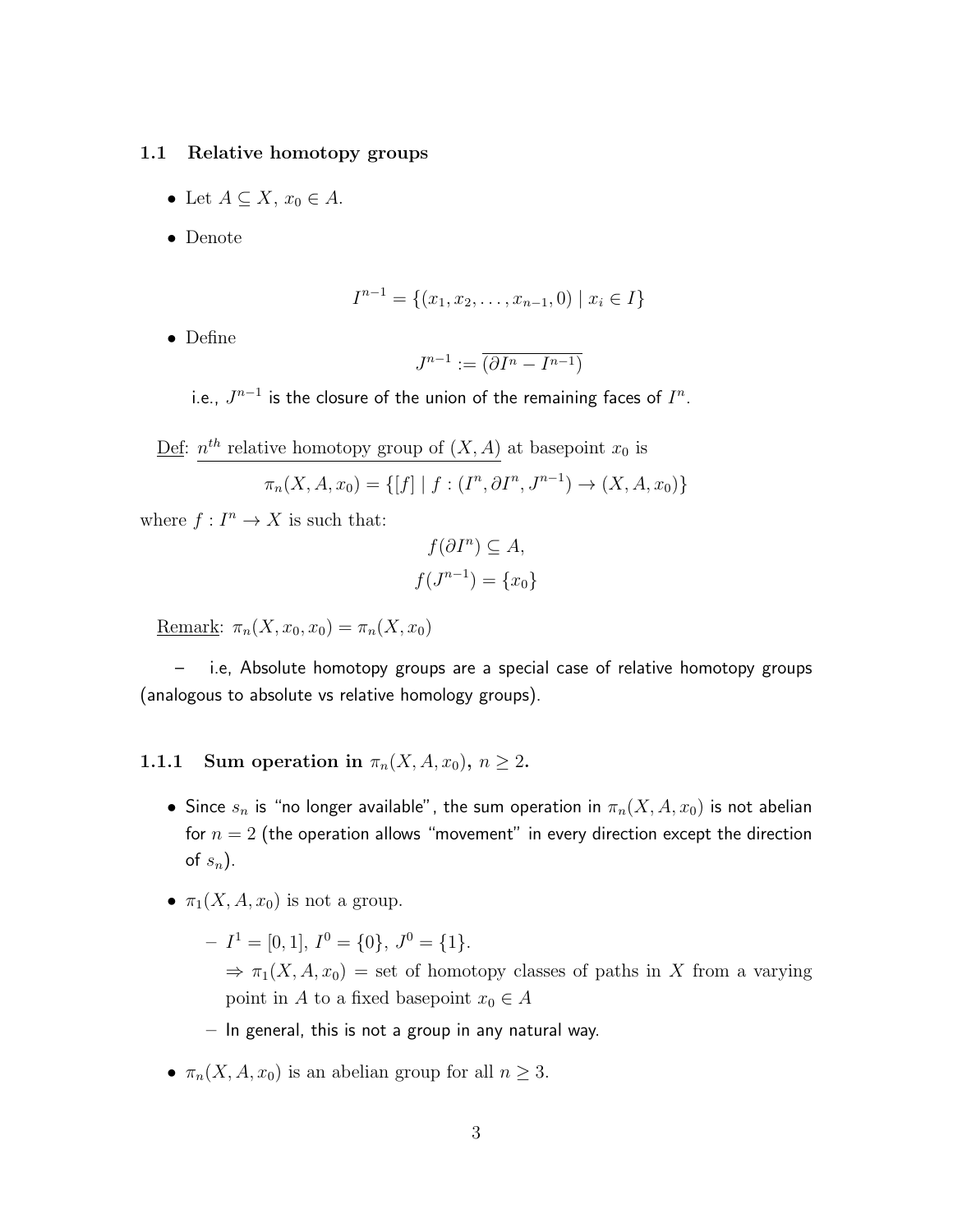#### 2 Long exact sequence of relative homotopy groups

The most useful feature of relative homotopy groups is the fact that they form an exact sequence of groups.

Theorem 4.3. The sequence given by



is an exact sequence.

 $\iota : (A, x_0) \hookrightarrow (X, x_0), j : (X, x_0, x_0) \hookrightarrow (X, A, x_0)$  are inclusion maps and  $\iota_*([f]) =$  $[\iota f], j_*([f]) = [jf].$ 

 $\delta: \pi_n(X, A, x_0) \to \pi_{n-1}(A, x_0)$  is the boundary map that takes  $f: (I^n, \partial I^n, J^{n-1}) \to$  $(X, A, x_0)$  and restricts it to  $I^{n-1}$ , i.e.,

$$
\delta([f]) = [f|_{I^{n-1}}]
$$

Proof.

Before we begin to show some of the six inclusions, the following will be a useful criterion to identify trivial elements of the relative homotopy group.

Compression Criterion:

A map 
$$
f:(I^n, \partial I^n, J^{n-1}) \to (X, A, x_0)
$$
 is 0 in  $\pi_n(X, A, x_0)$  if and only if  $f \simeq g$   
relative to  $\partial I^n$ , where g has image contained in A.

 $f$  ≃ g relative to  $\partial I^n$ : there exists a homotopy  $f_t$  such that  $f \simeq g$ , where  $f_t|_{\partial I^n}$ is independent of t

– This is analogous to the defintion of a deformation retract, where a homotopy  $f_t: X \to Y$  is such that  $f_t|_A$  is the identity map.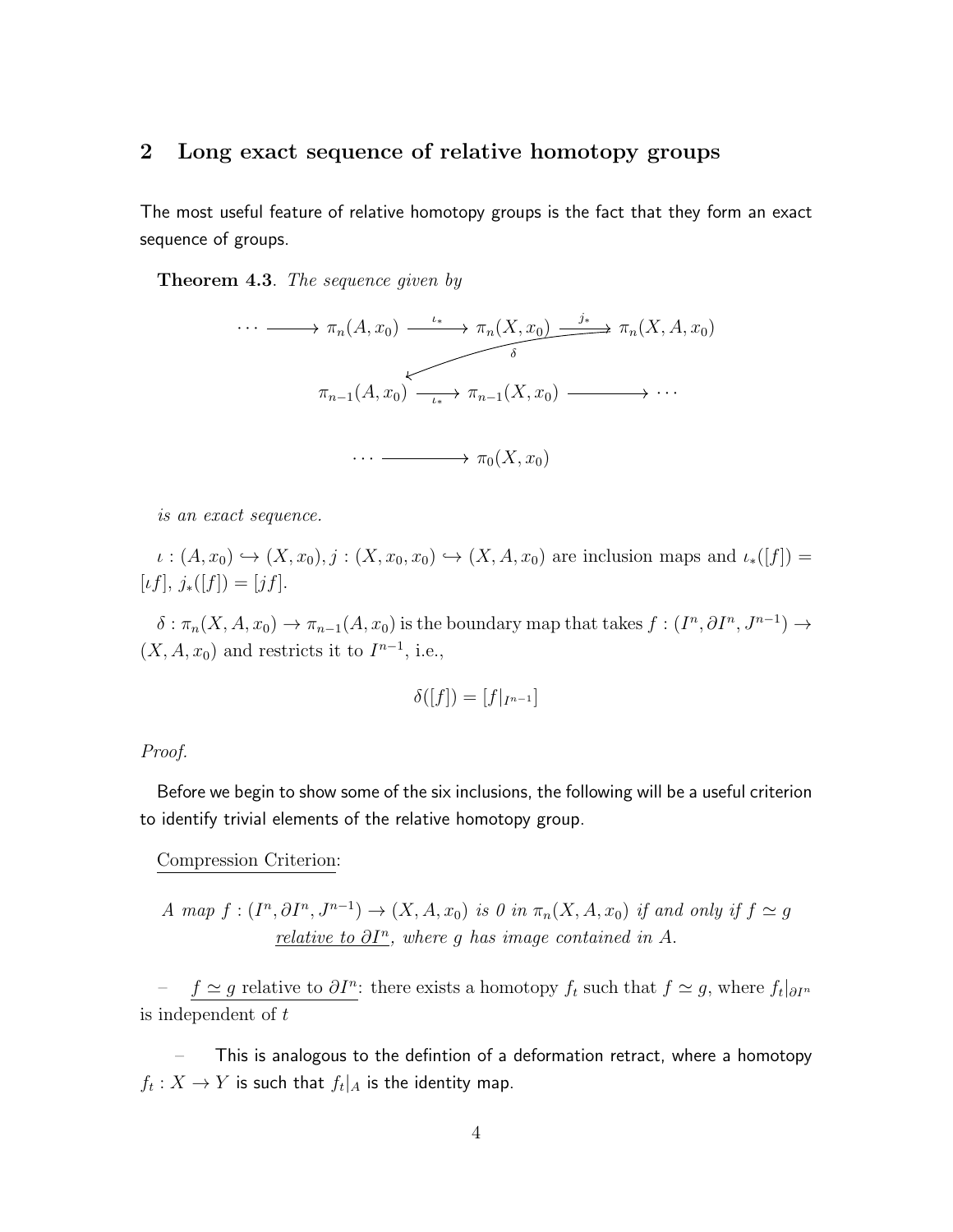$-$  Showing this criterion is easier done by looking at maps from  $D^n$  rather than the unit cube.

(1) im $\iota_* \subset \text{ker } j_*$ .  $j_*\iota_*([f]) = 0$  for every  $f \in \pi_n(A, x_0)$  since if

$$
f:(I^n, \partial I^n, J^{n-1}) \to (A, x_0)
$$

 $\Rightarrow$  f = 0 in  $\pi_n(X, A, x_0)$  by the compression cirterion. i.e.,  $f \simeq f$  and  $f(I^n) \subseteq A$ .

(2) ker  $j_* \subseteq im\iota_*$ .

By the compression criterion,  $[f] = 0$  in  $\pi_n(X, A, x_0)$  implies that  $f \simeq g$  relative to  $\partial I^n$  with  $g(I^n) \subseteq A$ .

$$
\Rightarrow \quad \iota_*([g]) = [f]
$$

Hence,  $[f] \in \text{im}\iota_* \Rightarrow \ker j_* \subseteq \text{im}\iota_*$ . ∴ ker  $j_* = im\iota_*$ .

(3) imj<sup>∗</sup> ⊆ ker δ.

If  $[f] \in \pi_n(X, A, x_0) \in \text{im} j_*$ , then

 $f|_{I^{n-1}}$  is constant since  $f|_{I^{n-1}} = x_0$ 

 $\Rightarrow \quad \delta([f]) = \text{ constant}$ 

 $\Rightarrow$  im*j*<sub>\*</sub> ⊆ ker  $\delta$ .

(4) ker  $\delta \subseteq \text{im} j_*$ .

If  $\delta([f]) = 0$  where  $f: (I^n, \partial I^n, J^{n-1}) \to (X, A, x_0),$ 

$$
\Rightarrow f|_{I^{n-1}} \simeq \text{ constant } \in \pi_{n-1}(A, x_0)
$$

Then,  $f|_{I^{n-1}} \simeq g$  with  $g(I^{n-1}) = \{x_0\}$  via a homotopy

$$
F: I^{n-1} \times I \to A
$$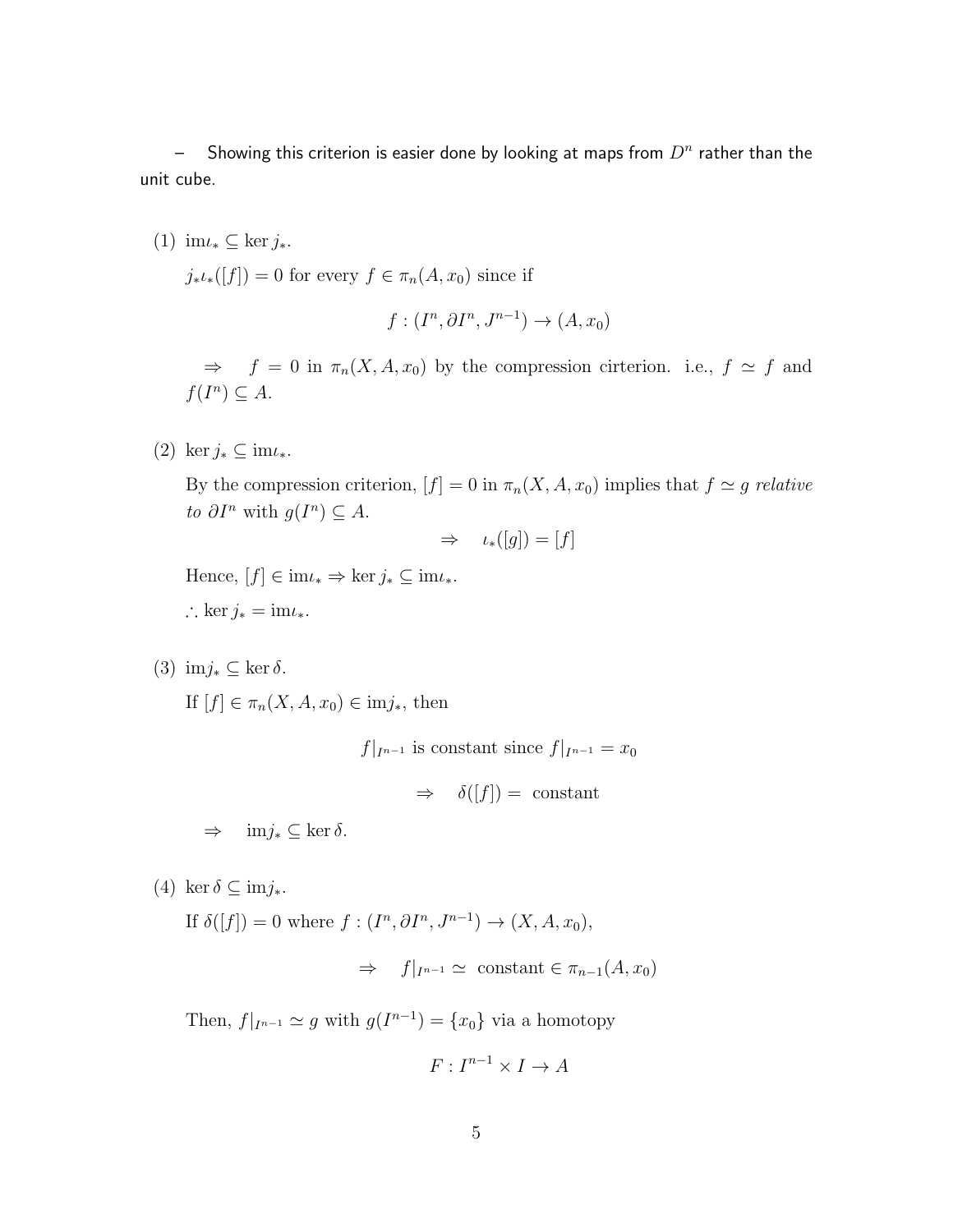We can tack  $F$  onto  $f$  to get a map

$$
h: (I^n, \partial I^n, J^{n-1}) \to (X, x_0)
$$

$$
x_0
$$

$$
x_0
$$

$$
f
$$

$$
x_0
$$

$$
F
$$

$$
x_0
$$

$$
x_0
$$

$$
x_0
$$

Considering h as a map  $h: (I^n, \partial I^n, J^{n-1}) \longrightarrow (X, A, x_0),$ 

 $h \simeq f$ 

via homotopy that tacks on increasingly longer segments of  $F$ .

$$
\Rightarrow [f] = j_*([h])
$$

 $\Rightarrow$  ker  $\delta \subseteq \text{im} j_*$ . ∴ im $j_* = \ker \delta$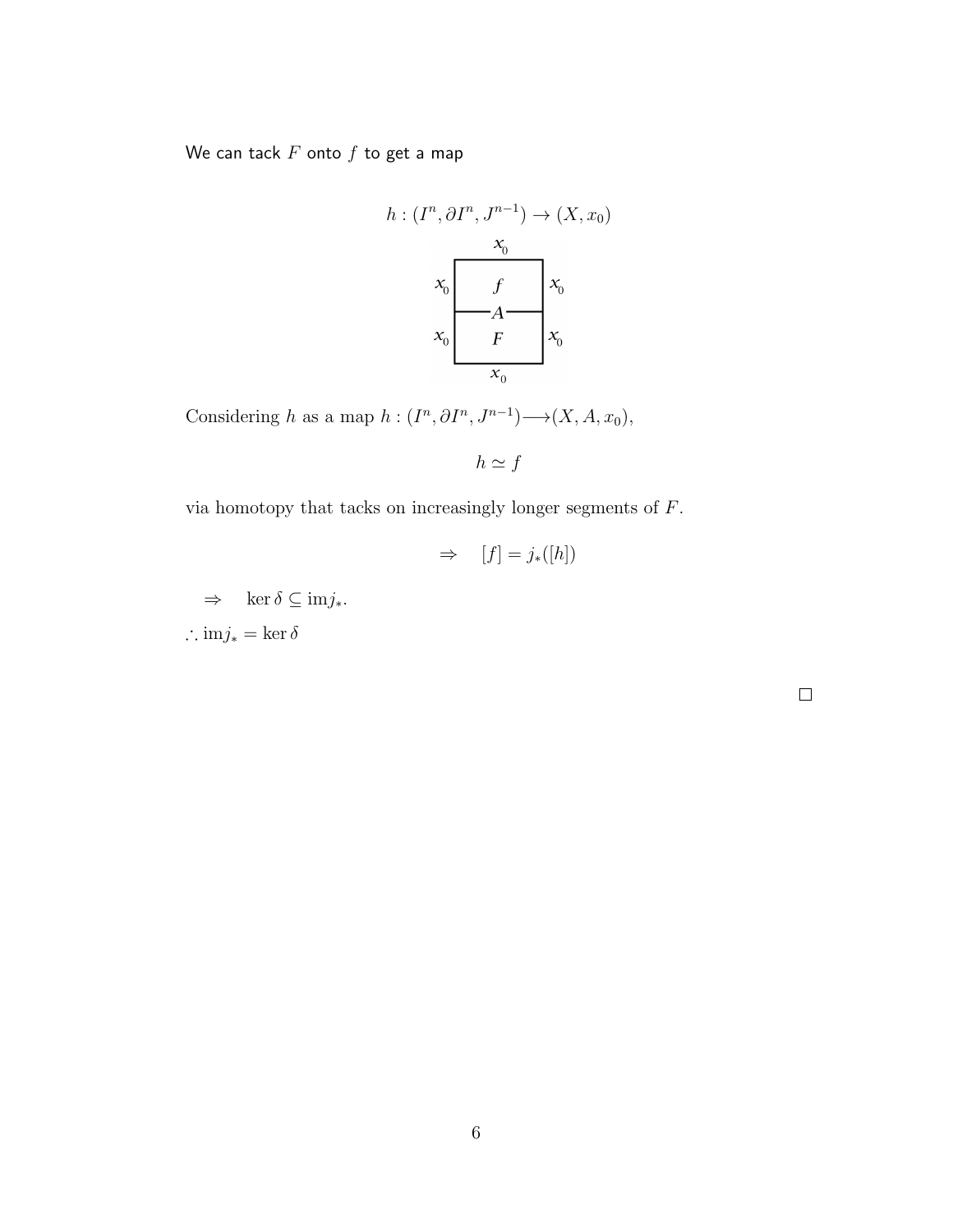## 3 Fibrations

- The motivation behind fiber bundles is that it is a type of map that gives a long exact sequence of homotopy groups.
	- Its distinguishing feature is that all of its fibers are homeomorphic.
	- They arise in all sorts of geometry such as tangent bundles.
	- They are a generalization of covering spaces where fibers do not have to be discrete, but they don't have the unique lifting property.

Homotopy lifting property wrt X: A map  $p : E \to B$  has this property iff  $\forall$  homotopies  $g_t: X \to B$  and  $\tilde{g}_0: X \to E$  lifting  $g_0$ , then  $\exists$  a homotopy  $\tilde{g}_t: X \to E$  lifting  $g_t$ :



 $p: E \to B$  is called a fibration if it has this property wrt all spaces X.

• Every fiber bundle is a fibration and every covering space is a fibration

**Theorem 4.41.** Suppose  $p: E \to B$  is a fibration. If  $b_0 \in B$ ,  $x_0 \in F = p^{-1}(b_0)$ . Then,

$$
p_* : \pi_n(E, F, x_0) \to \pi_n(B, b_0)
$$
 is an isomorphism

Hence, if B is path-connected,  $\exists a$  LES: